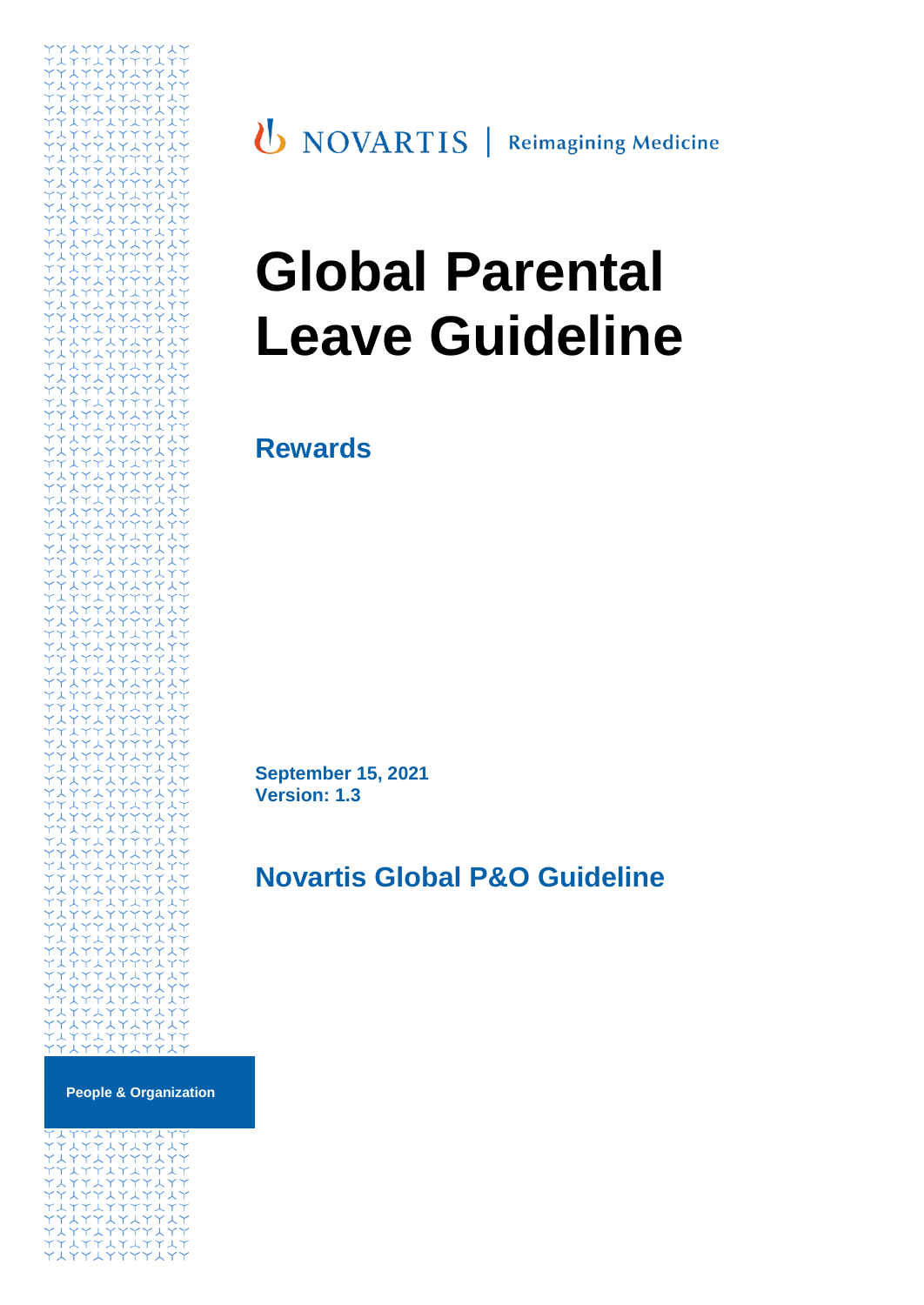## **Table of Contents**

| 1 |     |  |  |
|---|-----|--|--|
|   | 1.1 |  |  |
|   | 1.2 |  |  |
| 2 |     |  |  |
|   | 2.1 |  |  |
|   | 2.2 |  |  |
|   | 2.3 |  |  |
|   | 2.4 |  |  |
|   | 2.5 |  |  |
| 3 |     |  |  |
| 4 |     |  |  |
| 5 |     |  |  |

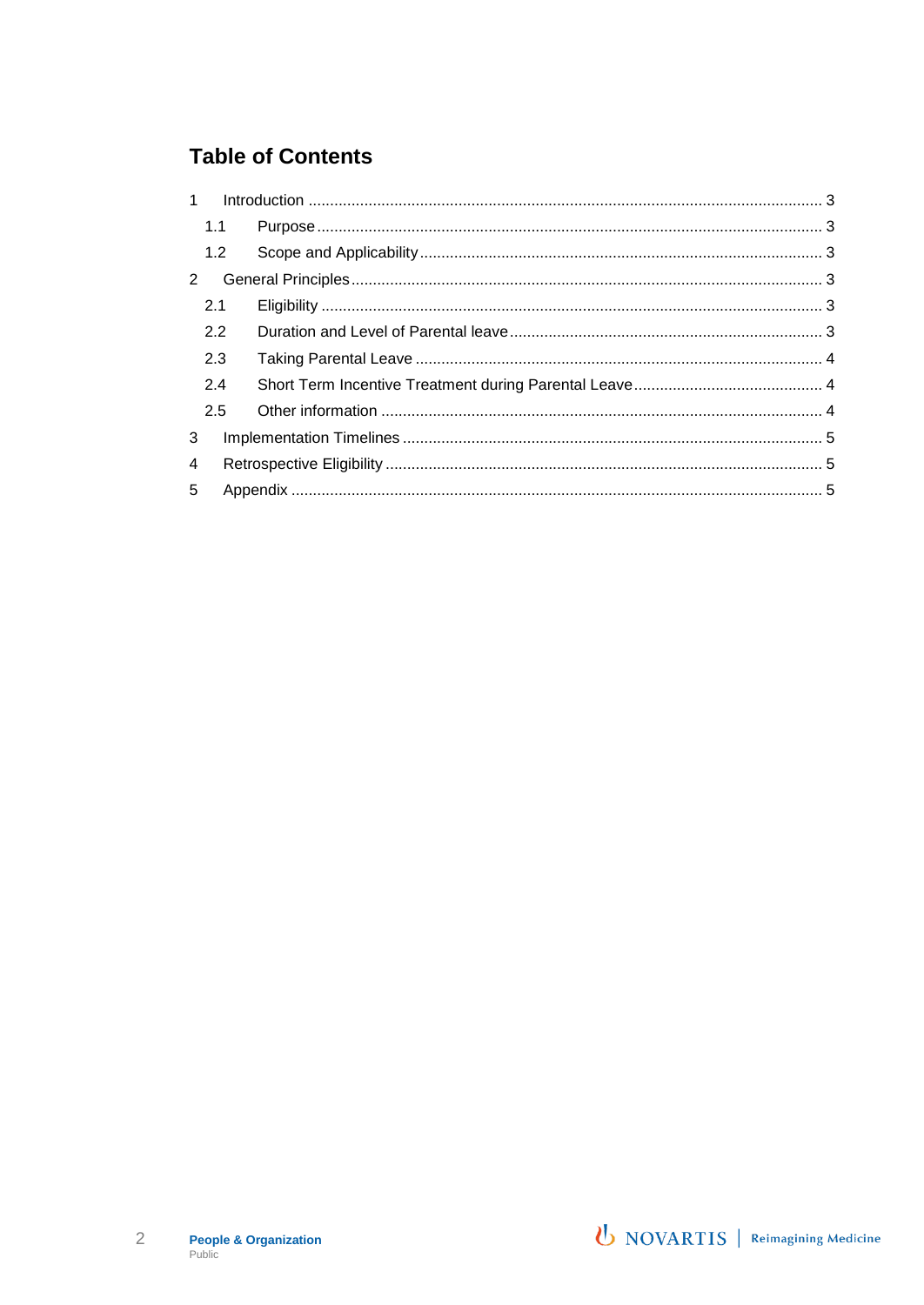# <span id="page-2-0"></span>**1 Introduction**

## <span id="page-2-1"></span>**1.1 Purpose**

This guideline establishes that all Novartis associates, regardless of gender identity and expression, who become parents through birth, adoption or surrogacy, will be entitled to a minimum of 14 weeks of paid parental leave. The total paid leave offered may vary by country, but will be 14 weeks at a minimum. This guidance is being rolled out by country and the implementation dates are shown in this document.

## <span id="page-2-2"></span>**1.2 Scope and Applicability**

This guideline does not replace or change any local, legally-mandated or prescribed parental leave benefits, nor does it affect any related requirements concerning issues or subjects that are not expressly addressed in this guideline. Generally, associates are subject to local Novartis parental leave guidelines, and these will be adjusted as shown in the timelines below to ensure they reflect the minimum standards outlined in this global guideline.

# <span id="page-2-3"></span>**2 General Principles**

## <span id="page-2-4"></span>**2.1 Eligibility**

This benefit applies to all associates employed by a Novartis Group company on a permanent working contract. It is for parents with a legal relationship to the child and begins at the birth, surrogacy or adoption.

The benefit is being rolled out in three phases (implementation dates by phase and allocation of countries to phases are shown in section #3).

Associates are eligible for this benefit at the point of employment with the company. It applies to births, surrogacies and adoptions that occur after the implementation of this guideline in the country of the associate's employment. If employment with the company is terminated for any reason, the associate is no longer entitled to or eligible for this benefit.

Any births, surrogacies or adoptions that happen before an associate is employed by Novartis are not eligible.

The parental leave benefit applies to all parents equally, regardless of gender identity and expression.

Although contractors and external service providers are not eligible for benefits under this guideline, local Novartis operations can inform their suppliers and vendors about this initiative and encourage them to adopt similar benefits for their own associates.

## <span id="page-2-5"></span>**2.2 Duration and Level of Parental leave**

Eligible parents will benefit from a minimum of 14 weeks of paid parental leave at 100% of their current base salary. If there is a difference between this minimum and what is offered in the associate's country of employment, the associate will be entitled to the higher amount.

If both parents are Novartis associates, they are both entitled to the equivalent amount of parental leave (less any paid parental leave already taken under an existing guideline). *See Examples 1 and 2 in the Appendix.*

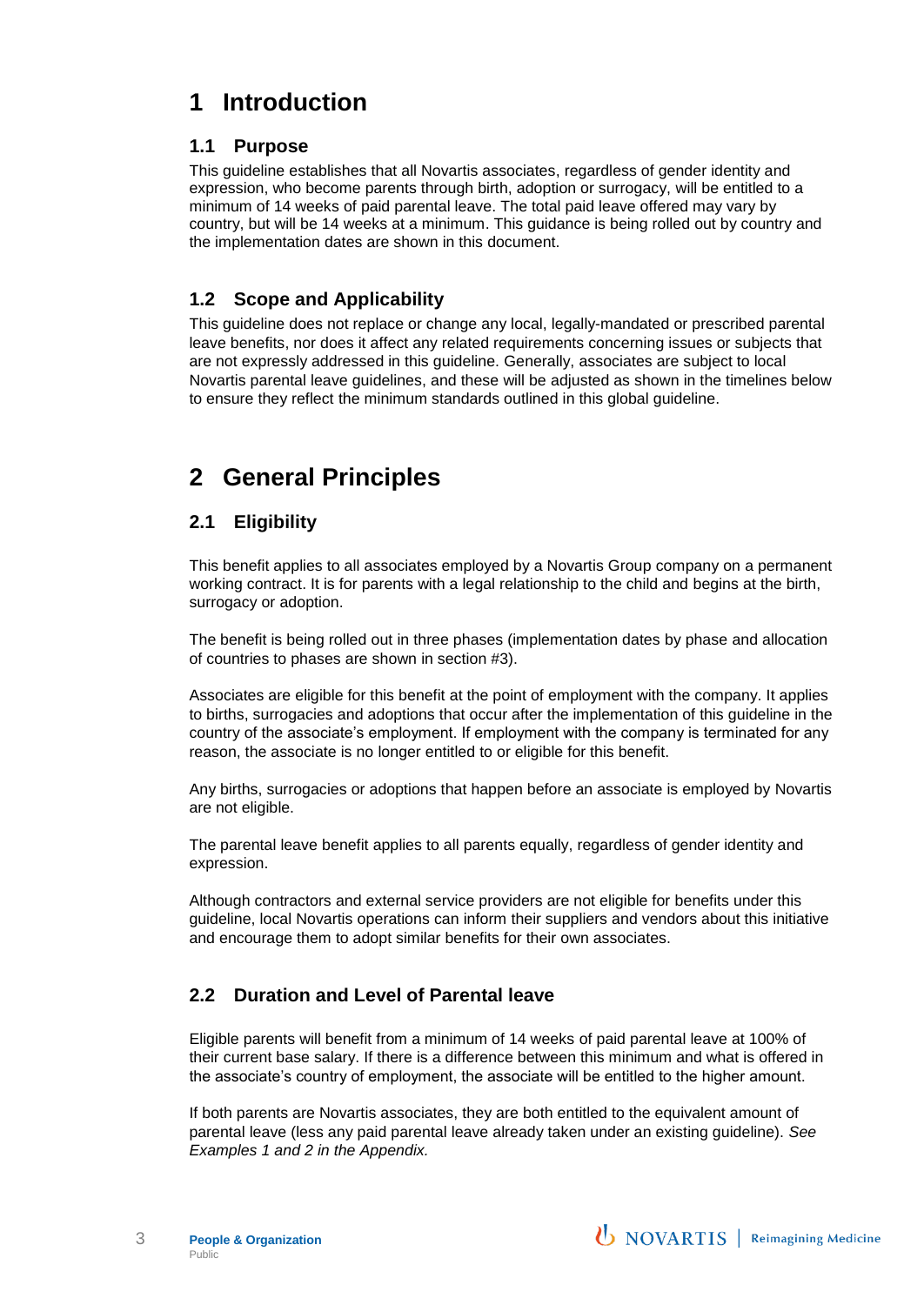Eligible associates are entitled to paid parental leave for each new child they have, without limit.

Multiple births (twins, triplets, etc.) or simultaneous adoptions qualify as one period of paid parental leave.

If a child is born prematurely (earlier than the normal 37 week gestation period), parental leave will be extended to cover the "prematurity period". *See Example 3 in the Appendix.*

#### <span id="page-3-0"></span>**2.3 Taking Parental Leave**

Associates can choose how they would like to take the paid parental leave.

It can be taken in either a single, continuous block, or in multiple shorter blocks of time over the course of the year of the birth, surrogacy or adoption of the child (subject to local legal and business continuity requirements).

Associates will plan the leave in advance with their managers (ideally, at least two months before) to facilitate business continuity.

Some countries may have specific guidance for notifying managers of the leave or how it can be taken, so make sure to check with your organization (subject to local law and in accordance with the spirit and intent of this guideline).

### <span id="page-3-1"></span>**2.4 Short Term Incentive Treatment during Parental Leave**

Any existing local policies regarding proration of Short Term Incentive (STI) calculations during a leave of absence will be maintained.

Any proration of STI or other applicable benefits for associates on paid parental leave will apply regardless of the parent's gender identity and expression.

#### <span id="page-3-2"></span>**2.5 Other information**

The additional costs associated with this benefit will be allocated and budgeted locally at business unit/org level (Pharma, Oncology, Sandoz, CTS, NTO, etc.).

Learning modules will be offered to all associates taking paid parental leave, both before they leave and when they return, to make sure they understand their benefits, rights and options and to support their return to work.

If an associate transfers country during parental leave, the duration of leave in the new country of residence will apply, minus any leave already taken.

**U** NOVARTIS | Reimagining Medicine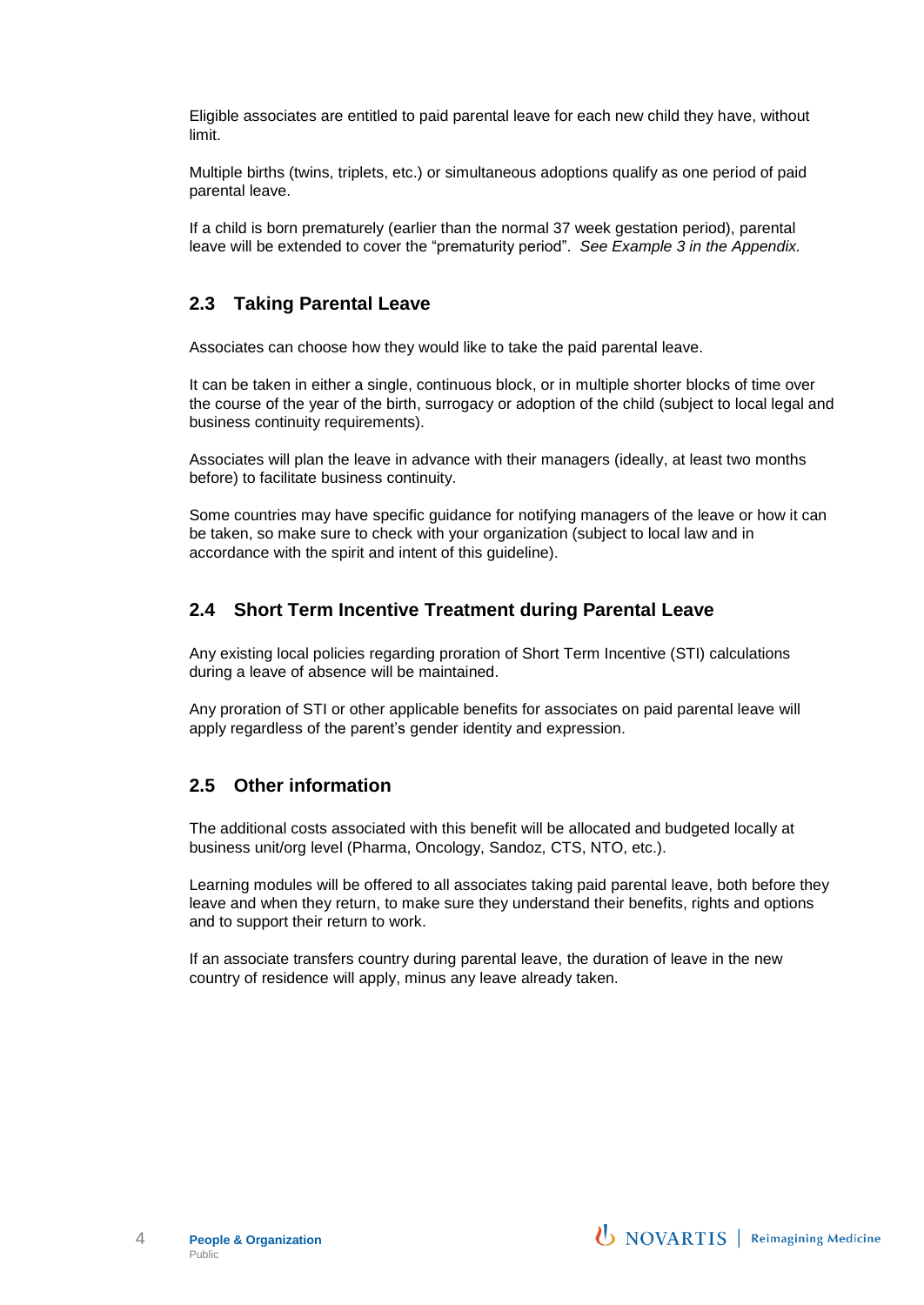## <span id="page-4-0"></span>**3 Implementation Timelines**

This guideline will be implemented globally in three phases and will be completed by no later than January 1, 2021:

- Phase I countries will implement this guideline on July 1, 2019 for eligible births, surrogacies and adoptions from January 30, 2019.
- Phase II countries will implement this guideline in January 2020 for eligible births, surrogacies and adoptions from January 30, 2019.
- Phase III countries will implement this guideline in January 2021 for eligible births, surrogacies and adoptions from January 1, 2020.

## <span id="page-4-1"></span>**4 Retrospective Eligibility**

For retrospectively eligible associates, parental leave taken before their country implementation date will be deducted from the parental leave to be granted after implementation.

*See examples 4 and 5 in the Appendix.*

# <span id="page-4-2"></span>**5 Appendix**

#### **Example 1:**

In a particular country, birthing parents at Novartis are already eligible for at least 14 weeks of fully paid parental leave. However, a non-birthing parent (for example, a father or same-sex partner of the birthing parent) is not entitled to the same amount of paid leave.

Under the Novartis parental leave benefit, the birthing parent will not receive any additional paid leave, but the non-birthing parent (if employed by Novartis) will be eligible to take the same amount of paid leave as the birthing parent (this will be equal to the benefit offered to the birthing parent). The result should be that both parents are treated the same in terms of parental leave benefits.

Alternatively, if a country offers no paid parental leave or less than 14 weeks, under this guideline all parents, regardless of gender identity and expression, will be eligible for 14 weeks of paid parental leave.

#### **Example 2:**

In countries where paid parental leave is provided at less than 100% of an associate's base salary, under this guideline Novartis will "add-on" to those benefits to match 100% of the associate's current base salary for the duration of the leave.

An associate's current weekly base salary is \$500, but the government parental leave benefit is 50% (or \$250 a week). Novartis will contribute an additional \$250 a week during the leave to make sure that the associate receives 100% of their base salary.